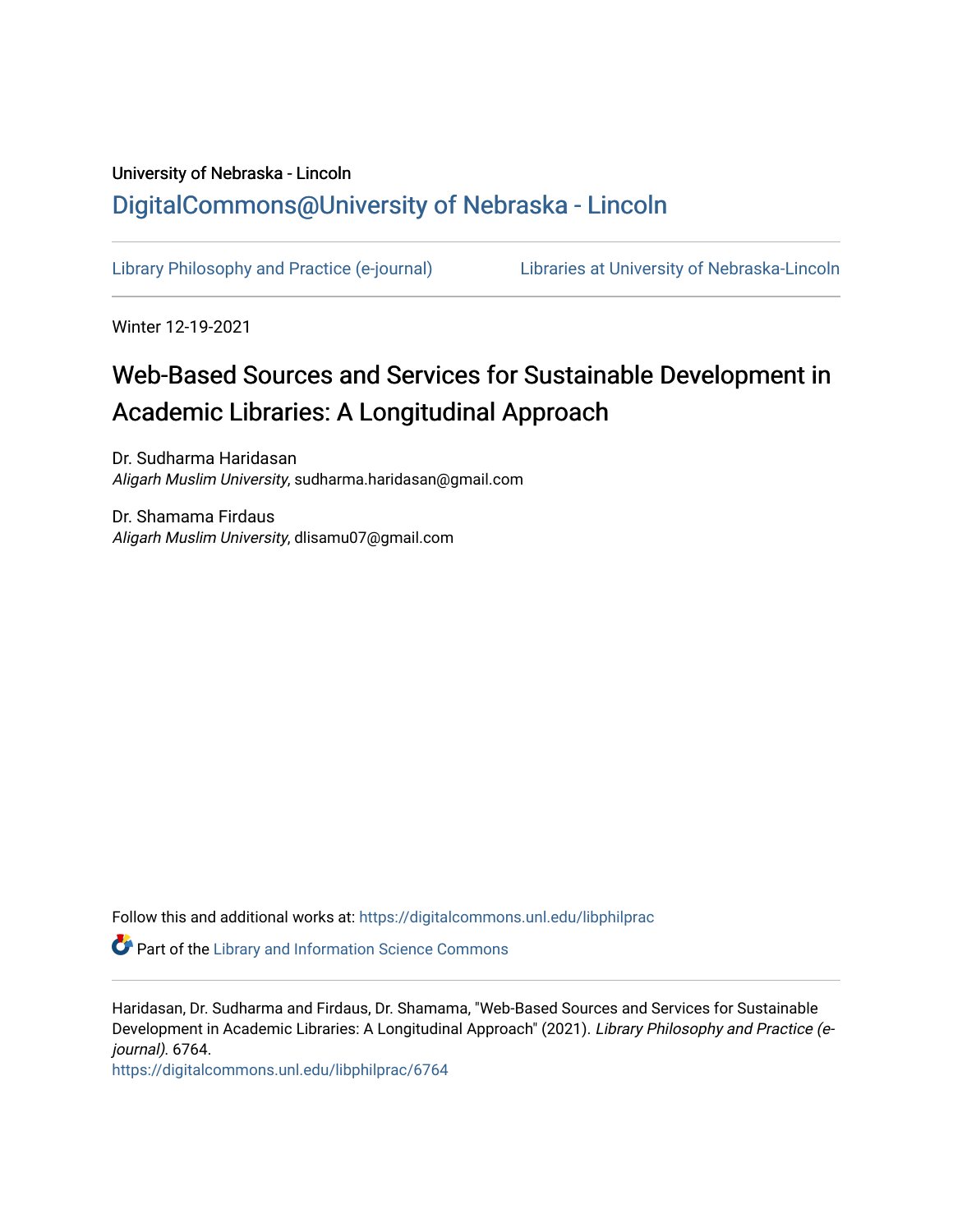# **Web-Based Sources and Services for Sustainable Development in Academic Libraries: A Longitudinal Approach**

**Dr Sudharma Haridasan**

Project Director (ICSSR-IMPRESS) Dept. of Library and Information Science, Aligarh Muslim University, India sudharma.haridasan@gmail.com **Dr. Shamama Firdaus** Research Assistant (ICSSR-IMPRESS) Dept. of Library and Information Science, Aligarh Muslim University, India

dlisamu07@gmail.com

# **Abstract**

The current study presents an insight into trends, modifications and innovations that have taken place on the engineering institute library websites within a span of ten years (2011- 2021) in the provision of web-based sources and services through content analysis method. Findings reveal that the provision of various web-based sources and services have improved over time generally, though some of the services have not improved as expected even after a decade. Social media services provided by the libraries are an area of concern as not much change was observed regardless of a period of ten years. A major change was seen in the provision of research support to the researchers in the form of various pertinent and modern research tools and services that were provided by the library websites in 2021. Libraries have added a variety of web-based resources over time along with improving the provision of services and sources that were present in 2011 and including some new and in-demand services and sources. Libraries, through increased provision of web-based services, enabled advantage of doorstep delivery of library services, have curtailed the need to travel to the library resulting in the reduction of environmental pollution by efficient use of energy resources and reduction of paper waste by the provision of web-based sources thus contributing significantly to sustainable development.

**Keywords:** Sustainable Development, Library Sustainability**,** Web-based Services, Web-based Sources, Library Websites.

# **Introduction**

Sustainable development was defined by the Brundtland Commission (1987) as "development which meets the needs of the present without compromising the ability of future generations to meet their own needs". Institutions of higher education are looked upon as the significant promoters of sustainable development (Karatzoglou, 2013). Institutions of higher education can be crucial promoters of sustainability through community engagement, communicating sustainability, creating awareness through user participation and interaction. As universities are centres for a variety of research, teaching and learning they provide a space for free expression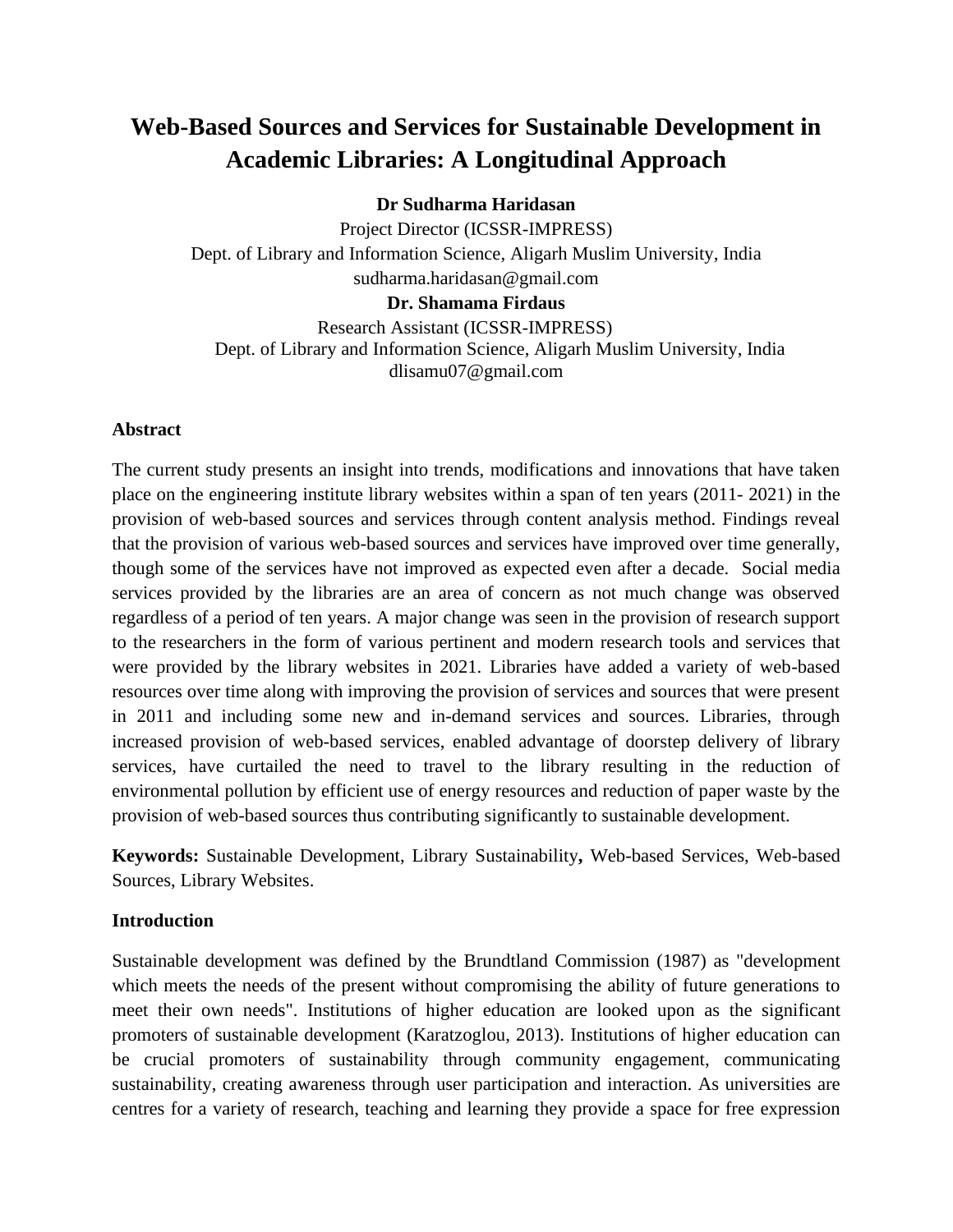of ideas, knowledge creation and community engagement (Moore, 2005). Moreover, universities as the institutions of importance in society can be pivotal in elevating the importance of sustainable development through public discourse (Ferrer-Balas et al., 2008). Several studies have accentuated the importance of websites of academic institutions in sustainable development. Websites of academic institutions of higher education are crucial in the web-based communication of sustainability (Franz-Balsen & Heinrichs, 2007). Various websites feature facilitates communication regarding sustainability making it both easy and interactive. While one-way communication is provided by static web pages. In contrast, web pages with interactive features allow user engagement encouraging awareness and user participation in environmental initiatives (Amey et al., 2020). Websites of institutions of higher education need to communicate various facets of sustainability including social or economic and environmental sustainability in their web-based communication regarding sustainability (Dade & Hassenzahl, 2003). Universities are discussing sustainability topics, engaging with stakeholders through dedicated sustainability space on their websites and consequently developing support for sustainability through user engagement (Ott et al., 2016). Haridasan and Firdaus (2021) highlighted the importance of library websites in promoting sustainable development. The study advocated that the use of a web-based environment is conducive to the promotion of sustainability, according to them "an ideal and feasible way of promoting and maintaining environmental sustainability is the use of web-based sources and services or the use of a digital environment for the provision of information sources and services". Since the majority of books published globally are used for scholarly purposes hence moving on to a digital information service model involving digital form for purchase and access of books can help in reducing CO2 emissions significantly (G. G. Chowdhury, 2014).

#### **Research Design**

The current study makes use of content analysis methodology to presents an insight into trends, modifications and innovations that have taken place on the Indian Institute of Technology (IIT) library websites within a span of ten years (2011- 2021) in the provision of web-based sources and services. The National Institutional Ranking Framework (NIRF) ranking list for the year 2020 in the category 'Engineering', namely 'India Rankings 2020: Engineering', was used for selecting the sample of the Indian Institute of Technology (IIT) for the study. All of the 17 IITs that were present on the NIRF ranking list were listed. From the listed 17 IITs a total of 13 IIT library websites were shortlisted as a sample  $(n=13)$  for the present study based on the following criteria:

- (1) An IIT with a current library website i.e. in 2021 along with an archive of the same website that appears in the Internet Archive in the year 2011.
- (2) An IIT that is engaged in the provision of web-based library services and resources through its website.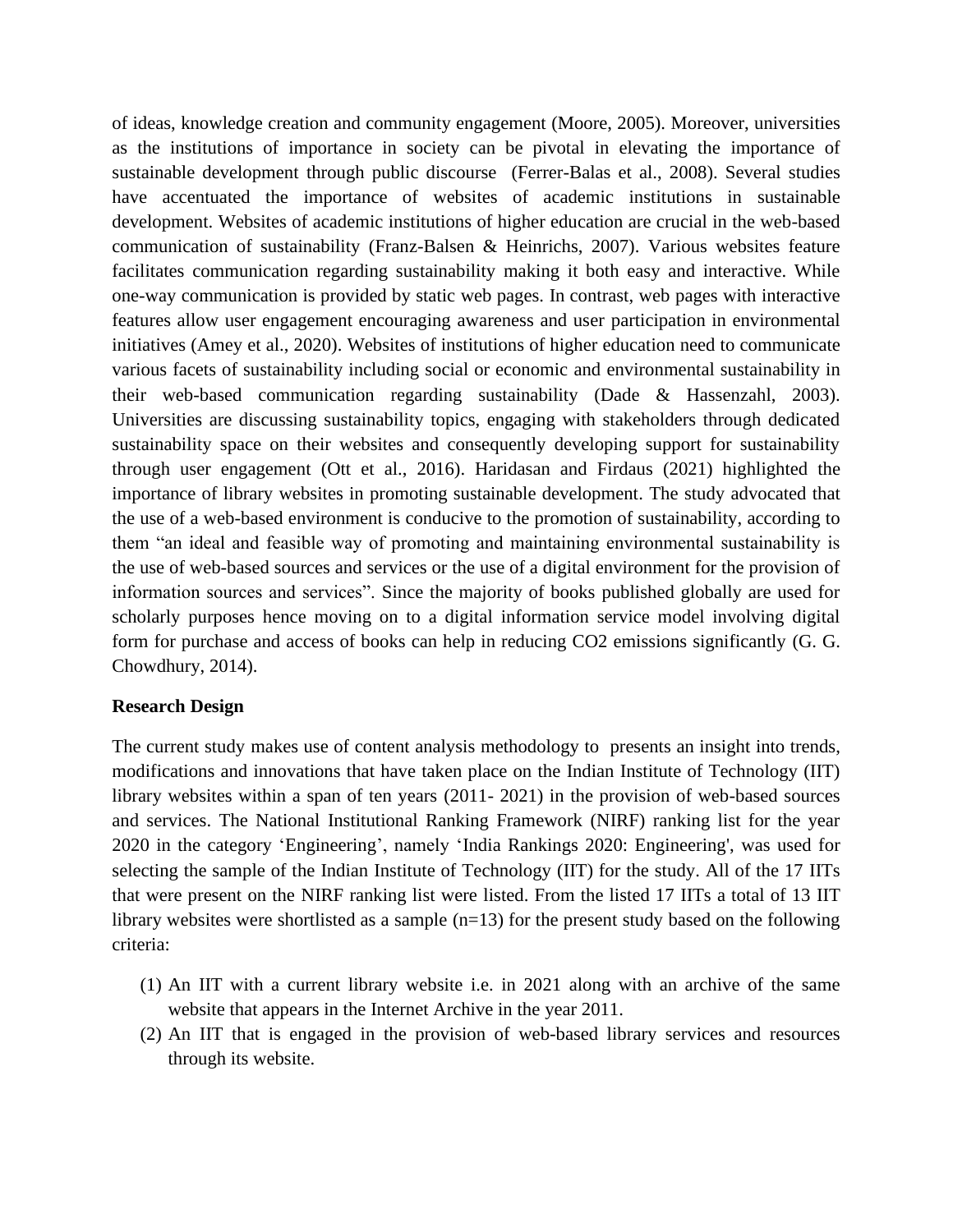|                         | List of Selected Indian Institute of Technology (IIT) |                                           |                                      |  |
|-------------------------|-------------------------------------------------------|-------------------------------------------|--------------------------------------|--|
| Sl.<br>No.              | <b>Name of IIT</b>                                    | <b>Year of Establishment</b><br>As an IIT | <b>URL of the Library Website</b>    |  |
| $\mathbf{1}$            | <b>IIT Kharagpur</b>                                  | 1951                                      | https://library.iitkgp.ac.in/        |  |
| $\boldsymbol{2}$        | <b>IIT Bombay</b>                                     | 1958                                      | https://www.library.iitb.ac.in/      |  |
| 3                       | <b>IIT Madras</b>                                     | 1959                                      | https://cenlib.iitm.ac.in/           |  |
| $\overline{\mathbf{4}}$ | <b>IIT</b> Delhi                                      | 1961                                      | https://library.iitd.ac.in/          |  |
| 5                       | <b>IIT Guwahati</b>                                   | 1994                                      | http://www.iitg.ac.in/lib/           |  |
| 6                       | <b>IIT Roorkee</b>                                    | 2001                                      | http://mgcl.iitr.ac.in/              |  |
| 7                       | <b>IIT Ropar</b>                                      | 2008                                      | https://www.iitrpr.ac.in/library/    |  |
| 8                       | <b>IIT Bhubaneswar</b>                                | 2008                                      | https://library.iitbbs.ac.in/        |  |
| 9                       | <b>IIT</b> Gandhinagar                                | 2008                                      | https://iitgn.ac.in/research/library |  |
| 10                      | <b>IIT Jodhpur</b>                                    | 2008                                      | https://library.iitj.ac.in/          |  |
| 11                      | <b>IIT</b> Patna                                      | 2008                                      | https://library.iitp.ac.in/          |  |
| 12                      | <b>IIT</b> Indore                                     | 2009                                      | http://library.iiti.ac.in/           |  |
| 13                      | <b>IIT Mandi</b>                                      | 2009                                      | http://library.iitmandi.ac.in/       |  |

# **Research questions**

The study was designed to reveal the difference between the content, web-based resources and services of IIT library websites over a decade i.e. between the years 2011 and 2021 in a longitudinal study conducted using the Internet Archive's (IA) Wayback Machine. The Internet Archive is a huge library of digital collections. It is the largest and oldest archive on the Web. The Internet Archive through its Wayback Machine allows accessing the archived versions of Web pages (Thelwall & Vaughan, 2004; Alnoamany et al., 2014). The research questions formulated for the study intend to explore the trend changes in the provision of web-based resources and services during the last ten years. The following research questions were formulated for this study:

R1. How has the provision of web-based library services and resources by the Indian Institute of Technology (IIT) libraries changed during the decade of 2011-2021?

R2. Is there any improvement in the means of offering virtual reference services (VRS) by the IIT library websites during the period 2011-2021?

R3. What research support is provided by the IIT library websites currently for aiding the scholarly endeavours of their scholars/researchers and to what extent has it changed since 2011?

R4. What are the popular social media services provided by the IIT library websites? How has the trend changed between the period of 2011-2021?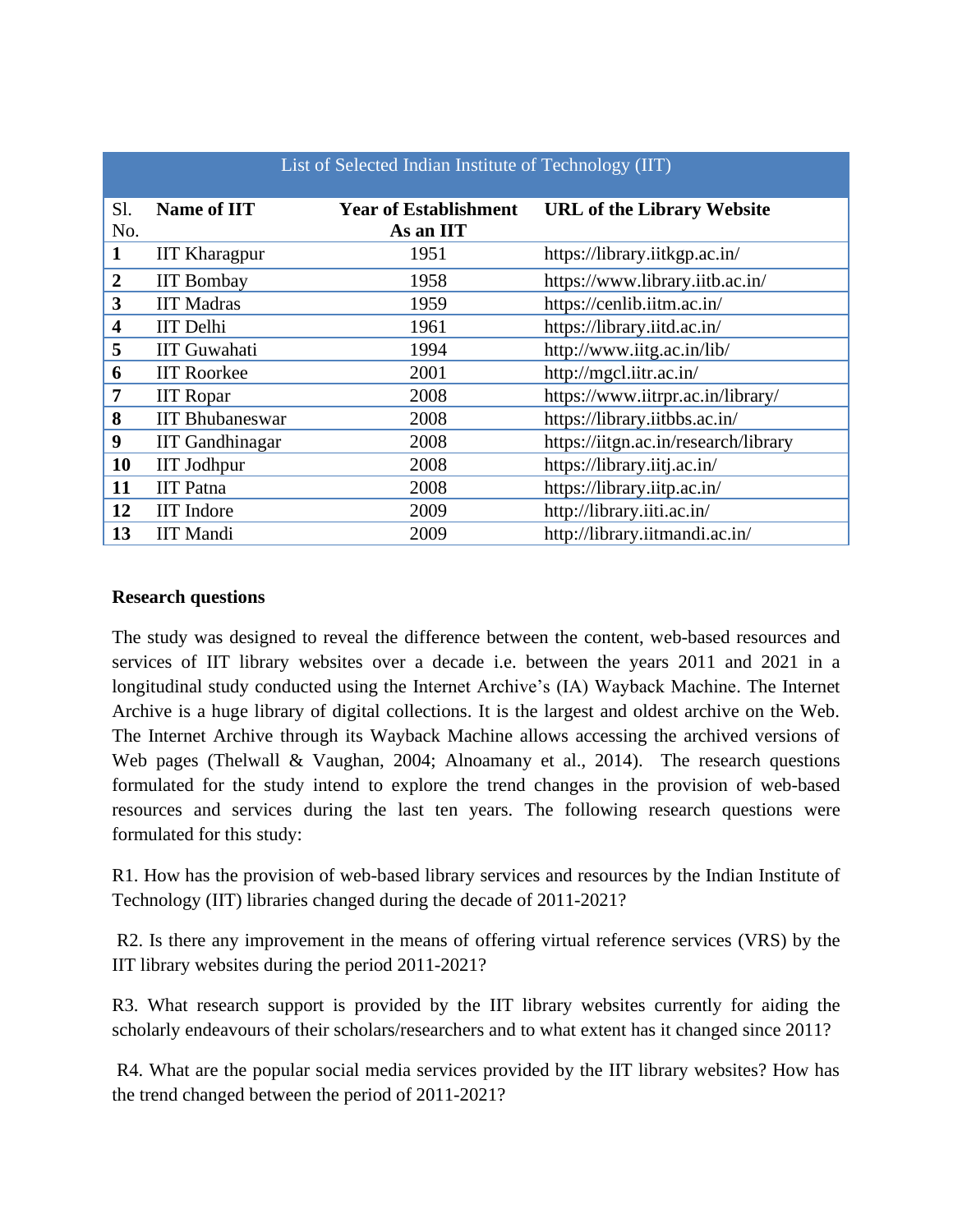# **Data Collection**

The data was collected by surveying the contents of library websites both from the current IIT library websites and an archive of the same library website that appears in the Internet Archive in the year 2011. A checklist was prepared after reviewing the related literature from previous studies (Haridasan & Firdaus, 2021; Balaji et al., 2019; Al-Qallaf & Ridha, 2019; Wilson, 2015) which was used to collect the required data. The contents of the selected IIT library websites were surveyed from May 2020 - June 2020 and the same set of the library websites were visited through Internet Archive [\(https://archive.org/web/\)](https://archive.org/web/) during June 2011–December 2011. The period for data collection was prolonged as not all the websites had archives during May 2020 - June 2020 so data was collected during the month where the archive of the website appeared in the Internet Archive during June 2011–December 2011.

# **Literature review**

Haridasan and Firdaus, (2021) highlighted the importance of library websites in promoting sustainable development. It was suggested by the study that library websites can serve as an effective tool for generating awareness about sustainability and related concepts by serving as a portal for accessing resources and information about sustainable development. Rafiq et al.(2021) studied the websites of QS world top-ranked medical libraries and observed that majority of the libraries were providing access to a variety of electronic information sources. However, some significant pieces of information such as library mission and objectives along with mobile apps, library virtual tours, guides and tutorials were provided by a lesser percentage of the libraries. However, a hundred per cent of the libraries were using social media tools such as Facebook, Twitter, Instagram, YouTube, and LinkedIn. A small percentage of libraries were also using platforms such as Zoom, Microsoft Teams, WebEx and Google meet etc. for the dissemination of information. Rahman and Batcha (2020) found that college library websites lagged in providing services such as 'Ask a Librarian', single-window search, FAQs, news-clippings, user manuals etc. Surprisingly, none of the library websites provided social networking facilities to their users nor did the library websites provide any feedback mechanism for their users. Al-Qallaf and Ridha (2019) revealed that all of the libraries studied were offering some kind of instructional tools such as tutorials, citation guides, instruction guides and OPAC search tips etc. on their websites. The study suggested making online tutorials by integrating various areas of scholarly research and information literacy skills for increased productivity rather than providing instructional activities over different web locations.

Haneefa and Jiji (2019) noted that only 2.02 % of the national library websites were providing virtual reference services however, OPAC was found to be a widely provided service. Devi and Verma (2018) suggested that the date of last update should be provided on the library websites for validating the currency of information. In a content analysis study of the engineering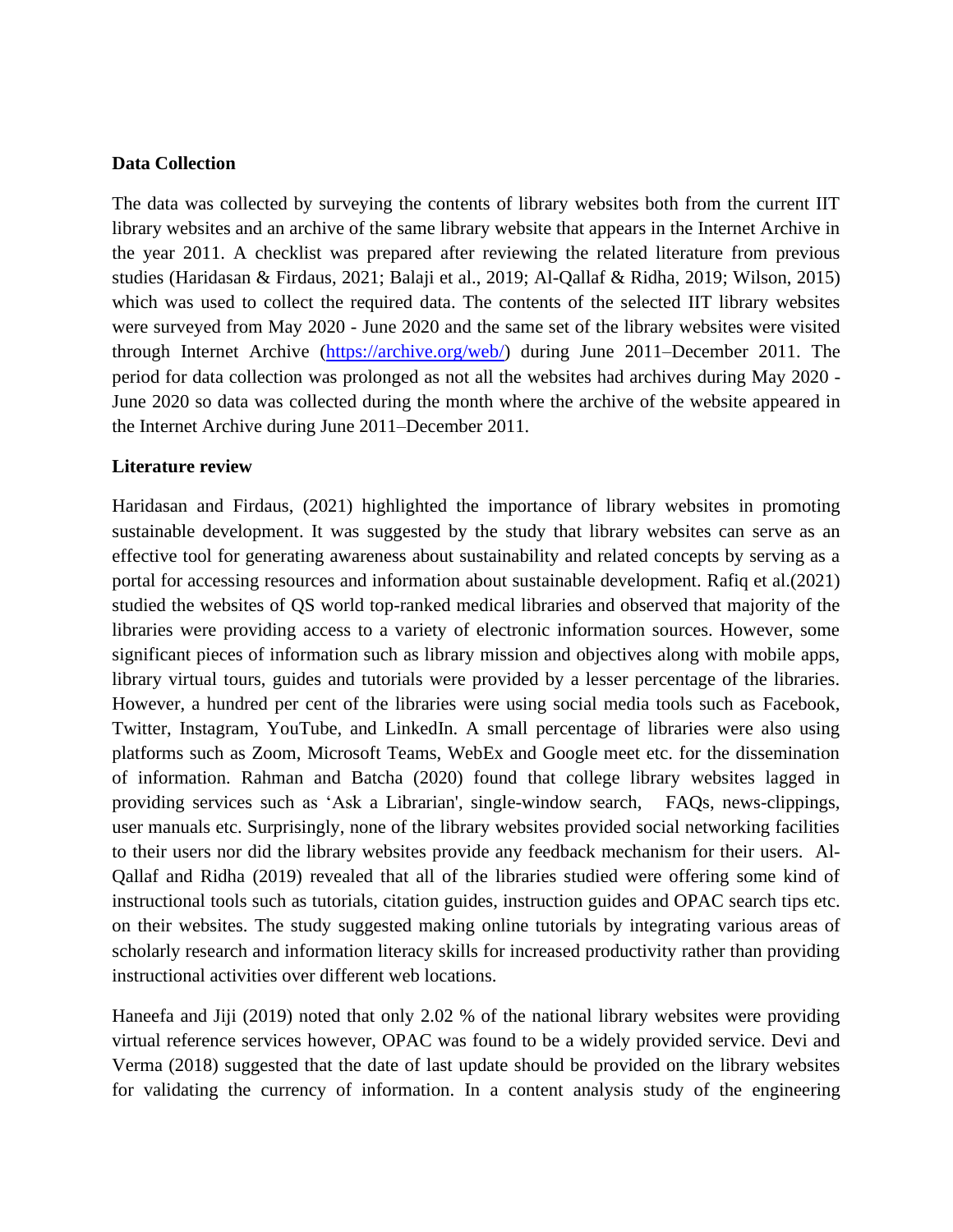institute's (IITs) library websites, they found that the date of last update was mentioned by only twenty-six per cent of the libraries also, a very low percentage of library websites were updated within a span of last three months. Content analysis of medical library websites by McConnaughy and Wilson (2018) revealed that hundred per cent of the medical library websites provided a contact email address on the library homepage, 77 % of them listed phone numbers, a significant percentage (61%) of them provided links to get feedback or suggestions, while only half of them had the chat box feature on the library home page. Links to a variety of social media platforms such as Facebook, Twitter, Blog, YouTube, LinkedIn, Pinterest etc. were also provided on the websites. Comeaux (2017) conducted a longitudinal study using the Internet Archive for finding out the changes that have occurred within a period of three years (2012-2015) in 37 academic library Web sites. It was revealed that the use of Web-scale discovery services increased significantly during these years and 'Summon' was found to be the most used discovery service overall. Moreover, the use of open-source content management systems increased extensively between the last three years. 'Drupal' was used by the majority of the libraries followed by the 'Word Press' Ott et al., (2016) reported that universities have embraced the concept of sustainable development strongly and are involved in engaging with stakeholders, reporting and communicating sustainability through dedicating a portion for this on of their websites. Aharony (2012) conducted a comparative analysis of academic library websites and traced the changes in academic library websites within a span of ten years using the Internet Archive. It was revealed that the presence of OPAC and other e-resources has increased tremendously. While a major change was observed in the presence of social media /Web 2.0 tools on the websites. None of the academic libraries offered these services in 2000. However, in 2010 quite a few libraries started offering web 2.0 services through library websites. The study also suggested that in 2010 libraries were offering more user-oriented services such as ask the librarian, site search and frequently asked questions. Dade & Hassenzahl (2003) carried out a large scale content analysis of the websites of institutions of higher education in the USA to explore the extent of communication about sustainability through their websites. The study revealed that the websites do not reflect many sustainability-related activities occurring in the institutions of higher education.

#### **FINDINGS AND DISCUSSION**

#### **Web-Based Library Services**

Web-Based Library Services are provided to the users through the Internet and the World Wide Web (WWW). Web-Based Services offered by the libraries through their websites provide users with a plethora of library services irrespective of the time and geographic constraint. Another advantage presented by web-based services that is favourable to sustainable development is the doorstep delivery of library services to the users consequently curtailing the need to travel to the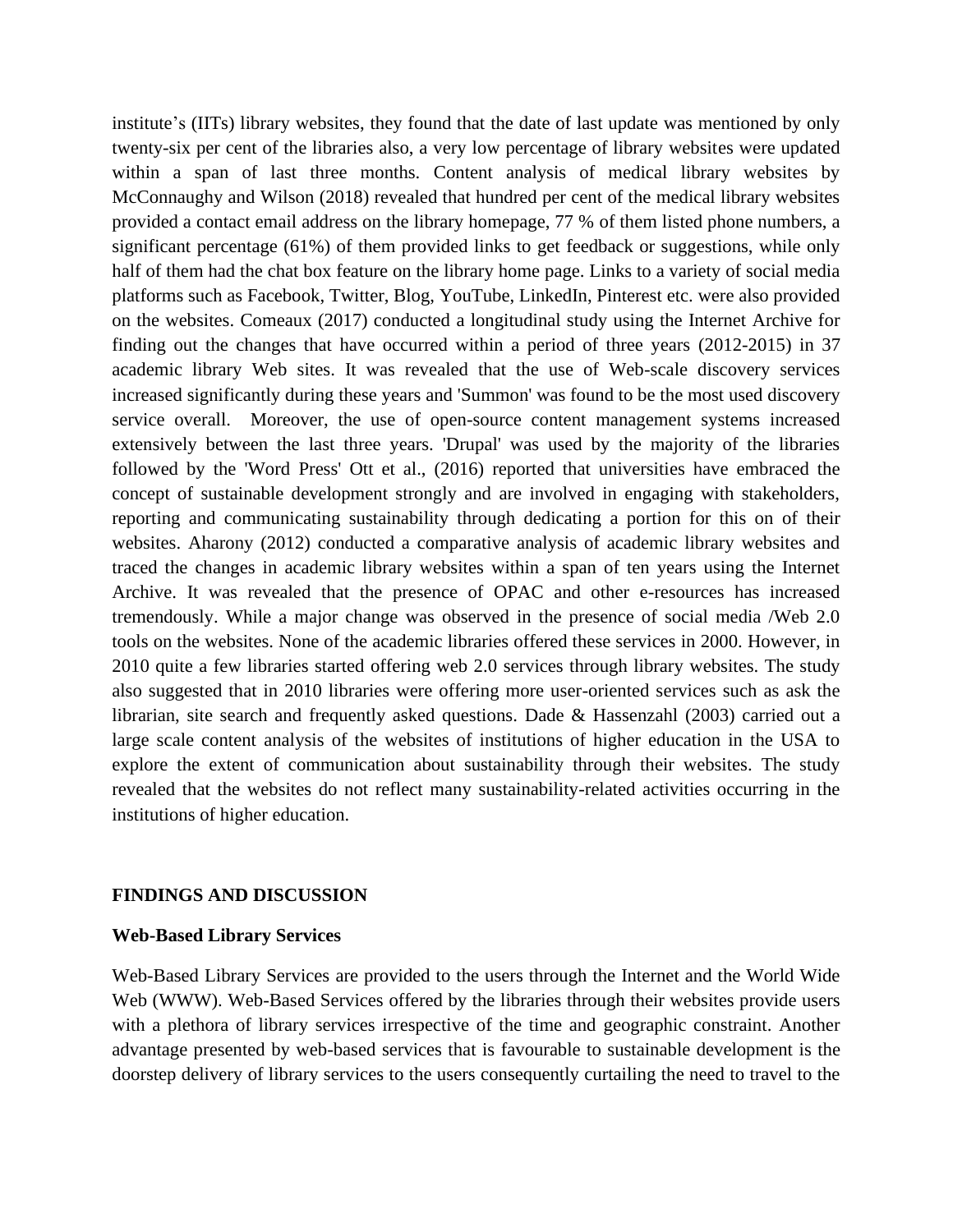library resulting in the reduction of environmental pollution by efficient use of energy resources (Haridasan & Firdaus, 2021).

| <b>Web-Based Library Services</b>  | <b>Percentage</b><br>2011 | <b>Percentage</b><br>2021 | <b>Change</b> in<br>Per cent |   |
|------------------------------------|---------------------------|---------------------------|------------------------------|---|
| <b>OPAC</b>                        | 84.61(11)                 | 100(13)                   | 15.39                        | 个 |
| <b>Information Repository (IR)</b> | 30.77(4)                  | 100(13)                   | 69.23                        | 个 |
| <b>New Arrivals/addition</b>       | 38.46(5)                  | 92.31(12)                 | 53.85                        | 个 |
| <b>Referral Service</b>            | 46.15(6)                  | 92.31(12)                 | 46.16                        | 个 |
| <b>Library App</b>                 | 0.00(0)                   | 15.38(2)                  | 15.38                        | 个 |
| <b>News &amp; Events</b>           | 38.46(5)                  | 84.61(11)                 | 46.15                        | 个 |
| <b>Online DDS</b>                  | 23.08(3)                  | 61.54(8)                  | 38.46                        | 个 |
| <b>Virtual library tour</b>        | 7.69(1)                   | 7.69(1)                   | 0.00                         |   |
| <b>Online renewal</b>              | 0.00(0)                   | 61.54(8)                  | 61.54                        | ጥ |
| /reservation of books              |                           |                           |                              |   |

# **Table 1: Web-Based Library Services**

**↑** Increase; **↓** Decrease; **--** No change

Table 1 shows that a majority of the libraries provided OPAC (Online Public Access Catalogue) on their library websites in 2010 (84.61%) though in 2021 the number increased to 100 per cent. A major change was observed in the provision of Information Repository (IR) on the library websites between the period 2011-2021. In 2011 only 30.77 per cent of libraries had IR on their websites however, the percentage increased substantially (69.23 %) by the year 2021 and 100 per cent of the libraries were providing Information Repository (IR) service to their users. Moreover, the provision of information about new arrivals or current addition to library collection increased by more than 50 per cent since 2011. Whereas, the provision of other web-based library services such as referral service, library news & events, online document delivery service (DDS) also increased significantly. While none of the libraries provided Library App and online renewal/reservation of books on their websites in the year 2011 in contrast provision of a facility for online renewal or reservation of books increased considerably in 2021. However, it is a bit surprising to note that even in the year 2021 Library App is made available by only 15.38 per cent of the libraries.

# **Virtual Reference Services**

The need to adapt to the changing digital information environment along with the necessity to interact and communicate with the library users in a web-based environment has led to the evolution of traditional reference services to virtual reference services. Libraries use a wide variety of methods such as ask services, email, live chat etc. for responding to the reference questions of their users virtually. Virtual reference service has the capability of catering to the learning habits of those learners who are unable to the library due to the time constraint (Yang & Dalal, 2015)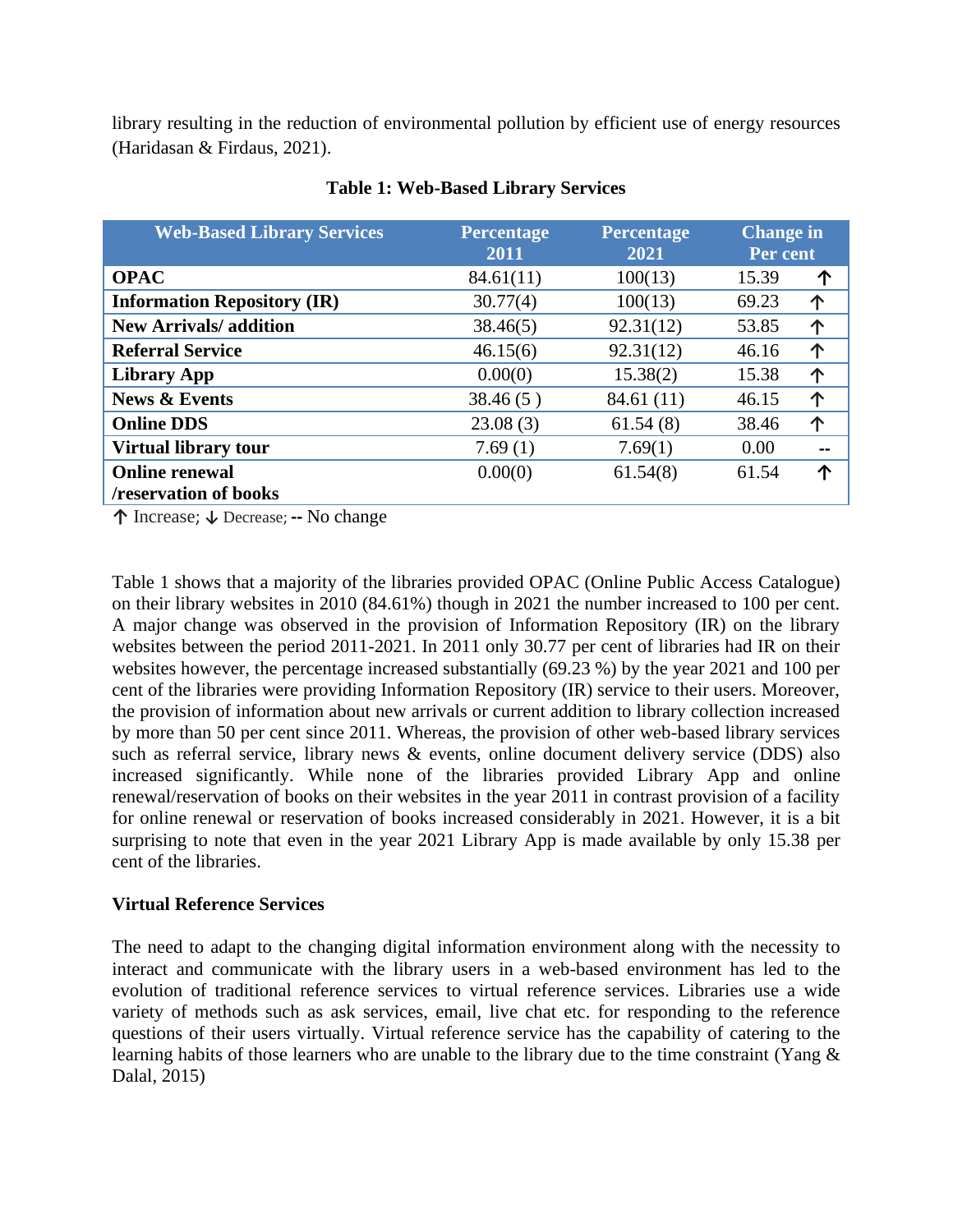| <b>Virtual Reference Services</b> | <b>Percentage</b><br>2011 | <b>Percentage</b><br>2021 |       | <b>Change in</b><br>Per cent |  |
|-----------------------------------|---------------------------|---------------------------|-------|------------------------------|--|
| <b>Email</b>                      | 84.61(11)                 | 100(13)                   | 15.39 | 个                            |  |
| <b>Call/Phone</b>                 | 76.92(10)                 | 100(13)                   | 23.08 |                              |  |
| Web forms                         | 15.38(2)                  | 46.15(6)                  | 30.77 |                              |  |
| <b>FAQ</b>                        | 15.38(2)                  | 38.46(5)                  | 23.08 | $\triangleright$             |  |
| <b>Ask Services</b>               | 23.08(3)                  | 38.46(5)                  | 15.38 | $\sqrt{ }$                   |  |
| <b>Instant Message/Chat</b>       | 7.69(1)                   | 15.38(2)                  | 7.69  | ́∩                           |  |
| <b>SMS/Text message</b>           | 0.00(0)                   | 0.00(0)                   | 0.00  |                              |  |
| <b>Video-Conferencing</b>         | 0.00(0)                   | 0.00(0)                   | 0.00  |                              |  |

# **Table 2: Virtual Reference Services**

**↑** Increase; **↓** Decrease; **--** No change

It can be observed from table 2 that Email and Call/ Phone remain two of the most popular means for providing virtual reference services to the users in both the years i.e. in 2011 and 2021. The use of web forms as a source for responding to the reference query of the users changed considerably with an increase of about 30 per cent during 2011-2021. In 2011, only 15.38 per cent of libraries provided web form facility to their users however, 46.15 per cent of libraries were providing web forms in 2021. It is noteworthy that some of the important services for providing virtual reference such as instant message/chat, ask services, frequently asked questions (FAQ) did not improve much even after a decade (2011-2021), which is disappointing, as a study by Mawhinney (2020) showed a clear preference for 'live chat' over other virtual reference methods. Any support for virtual reference through SMS/ Text message and videoconferencing was however missing in both 2011 and 2021.

# **Online Research Tools/ Services**

The goal of the academic libraries is to support the research and learning endeavours of their clientele. Though with time library services change constantly to serve and support their client and suffice their needs efficiently and in accordance with the ever-changing global information and research trends. Libraries are functioning as versatile study spaces that adapt to the speedy advances in digital technologies also supporting the changing trends and practices in research, and learning (ODonnell & Anderson, 2021). Providing research support is an important function of academic libraries. Libraries offer research support to the researchers in the form of various tools and services such as Remote Login, Tutorials and Guides, Plagiarism Check, Grammar Check services and Federated search tools.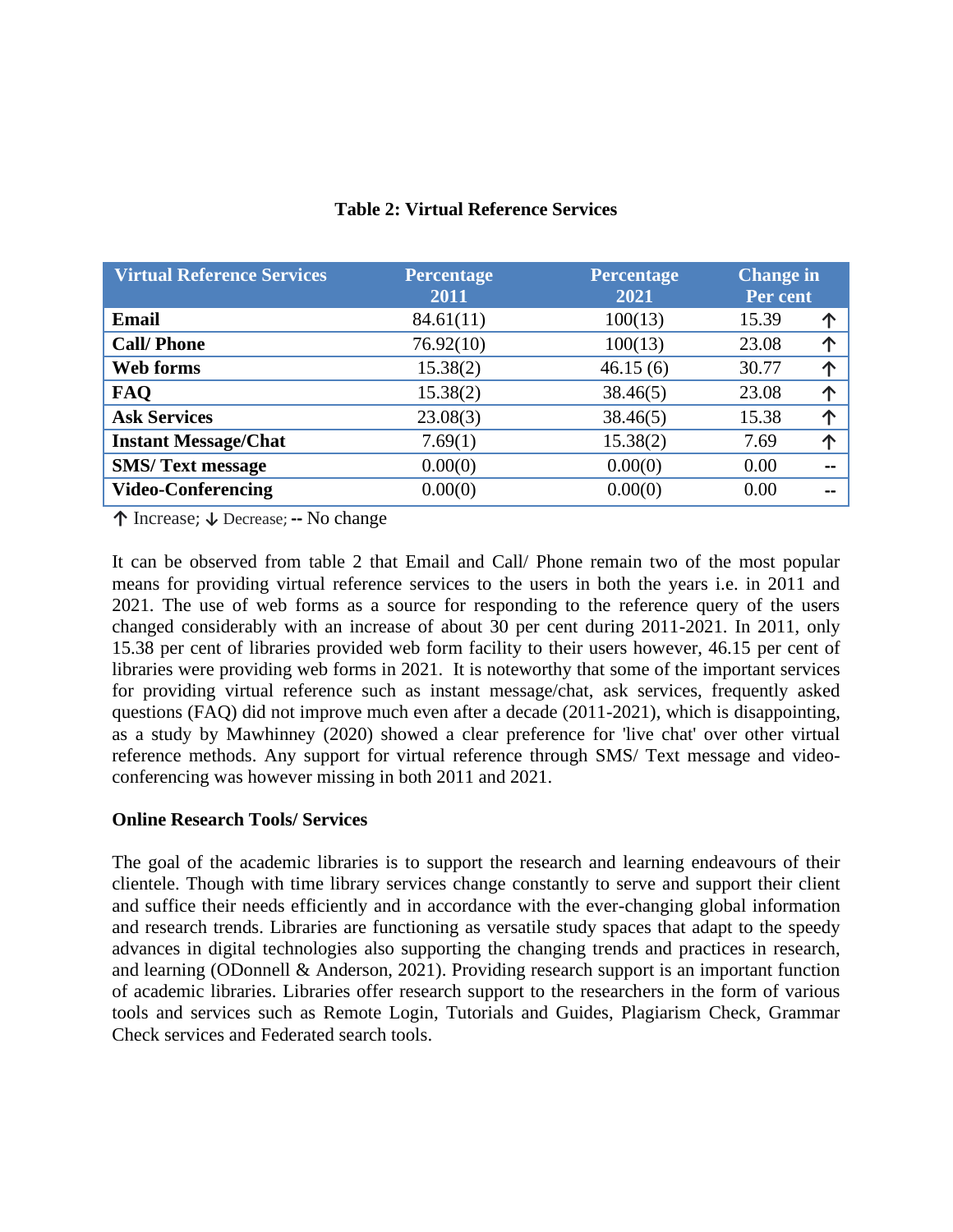| <b>Online Research</b><br><b>Tools/Services</b> | <b>Percentage</b><br>2011 | <b>Percentage</b><br>2021 | <b>Change in</b><br>Per cent |   |
|-------------------------------------------------|---------------------------|---------------------------|------------------------------|---|
| <b>Remote Login</b>                             | 0.00(0)                   | 100(13)                   | 100                          | 个 |
| Discovery service/                              | 23.08(3)                  | 23.08(3)                  | 0.00                         |   |
| <b>Federated search tool</b>                    |                           |                           |                              |   |
| <b>Plagiarism Check</b>                         | 0.00(0)                   | 92.31(12)                 | 92.31                        |   |
| <b>Grammar Check</b>                            | 0.00(0)                   | 84.61(11)                 | 84.61                        | 个 |
| <b>Tutorials and Guides</b>                     | 53.85(7)                  | 69.23(9)                  | 15.38                        | ጥ |
| Link to citation managers                       | 7.69(1)                   | 53.85(7)                  | 46.16                        |   |

# **Table 3: Online Research Tools/ Services**

**↑** Increase; **↓** Decrease; **--** No change

It can be seen from table 3 that research support for researchers has improved extensively during the decade of 2011-2021. In 2021, the majority of libraries offer services such as Remote Login (100 %), Plagiarism Check (92.31%), and Grammar Check (84.61%) on the contrary none of the libraries provided these services in 2011. It is however surprising that the provision of discovery service or single-window search service did not improve regardless of a period of ten years. This data contradicts the findings of a longitudinal study by Comeaux (2017) who revealed that libraries have widely embraced web-scale discovery within a period of three years (2012 – 2015). Meanwhile, the most frequent research support that was provided by the libraries (53.85%) in 2011 was various tutorials and guides for solving researchers' queries whereas, 69.23 per cent of the libraries were having tutorials and guides on library websites in 2021.

# **Social Media Account/ Web 2.0 Services**

Social media has become an important platform for communication and interaction. Social media tools are being extensively used for marketing and promotional activities in various organizations owing to their popularity (Choi & Joo, 2018). Social media has empowered libraries with the opportunity to move beyond the traditional borders of the library along with the possibility of engaging and connecting with new stakeholders and diverse user community (Harrison et al., 2017). Social media as a tool of great significance has bestowed libraries with a prompt and feasible method for promoting and publicising library events, marketing library services and sources along with the added advantage of user feedback, interaction and community engagement.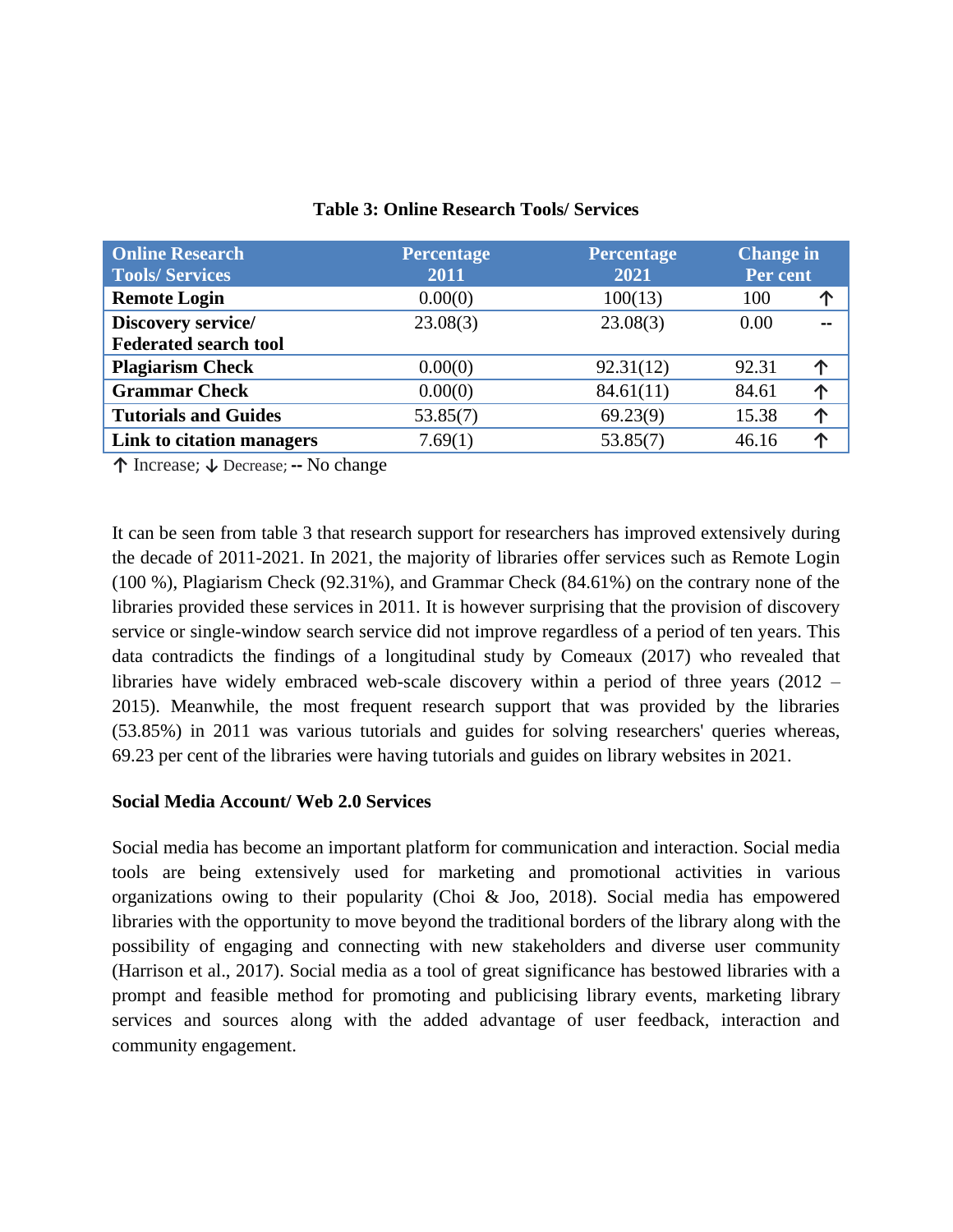| <b>Social Media Account/</b><br><b>Web 2.0</b> | <b>Percentage</b><br>2011 | <b>Percentage</b><br>2021 |       | <b>Change in</b><br>Per cent |  |
|------------------------------------------------|---------------------------|---------------------------|-------|------------------------------|--|
| Facebook                                       | 0.00(0)                   | 38.46(5)                  | 38.46 | 个                            |  |
| <b>Twitter</b>                                 | 15.38(2)                  | 38.46(5)                  | 23.08 | 个                            |  |
| YouTube                                        | 0.00(0)                   | 23.08(3)                  | 23.08 | 个                            |  |
| <b>Instagram</b>                               | 0.00(0)                   | 15.38(2)                  | 15.38 | 个                            |  |
| <b>LinkedIn</b>                                | 0.00(0)                   | 15.38(2)                  | 15.38 | 个                            |  |
| <b>Blog</b>                                    | 15.38(2)                  | 7.69(1)                   | 7.69  | ↓                            |  |
| <b>Social Bookmarking</b>                      | 7.69(1)                   | 7.69(1)                   | 0.00  |                              |  |

**Table 4: Social Media Account/ Web 2.0 Services**

**↑** Increase; **↓** Decrease; **--** No change

Table 4 shows that libraries are lagging in the provision of social media/web 2.0 services to the users. Social media presence has not improved much over the duration of ten years. In 2011, a very small percentage of the libraries provided Twitter (15.38%), blogging (15.38%), and social bookmarking services (7.69%). Also, none of the libraries had any provision of Facebook, YouTube, Instagram and LinkedIn account on their websites in 201 1.

Surprisingly, the provision of social media services did not get much better in 2021. While Facebook (38.46%) and Twitter (38.46%) were identified as two of the most common social networking services provided through library websites. Similarly, a content analysis study by McConnaughy and Wilson (2018) found Facebook and Twitter to be the two most popular social media platforms. Only a small percentage of the libraries offered YouTube (23.08 %), Instagram (15.38), LinkedIn (15.38) facilities through their websites. Interestingly a decrease was observed in the percentage of libraries providing blogging services. Meanwhile, social bookmarking remained the least provided service in both 2011 and 2021.

# **Web-Based Resources**

Web-based resources are vital sources of information in the current digital age. Libraries carry out the responsibility of selecting and making available quality and pertinent web resources to the users through their websites. Quality library resources are indispensable for providing quality library services (Li, 2006). Web resources serve as a pivotal tool for information access and dissemination consequently supporting research endeavours (Firdaus & Haridasan, 2015).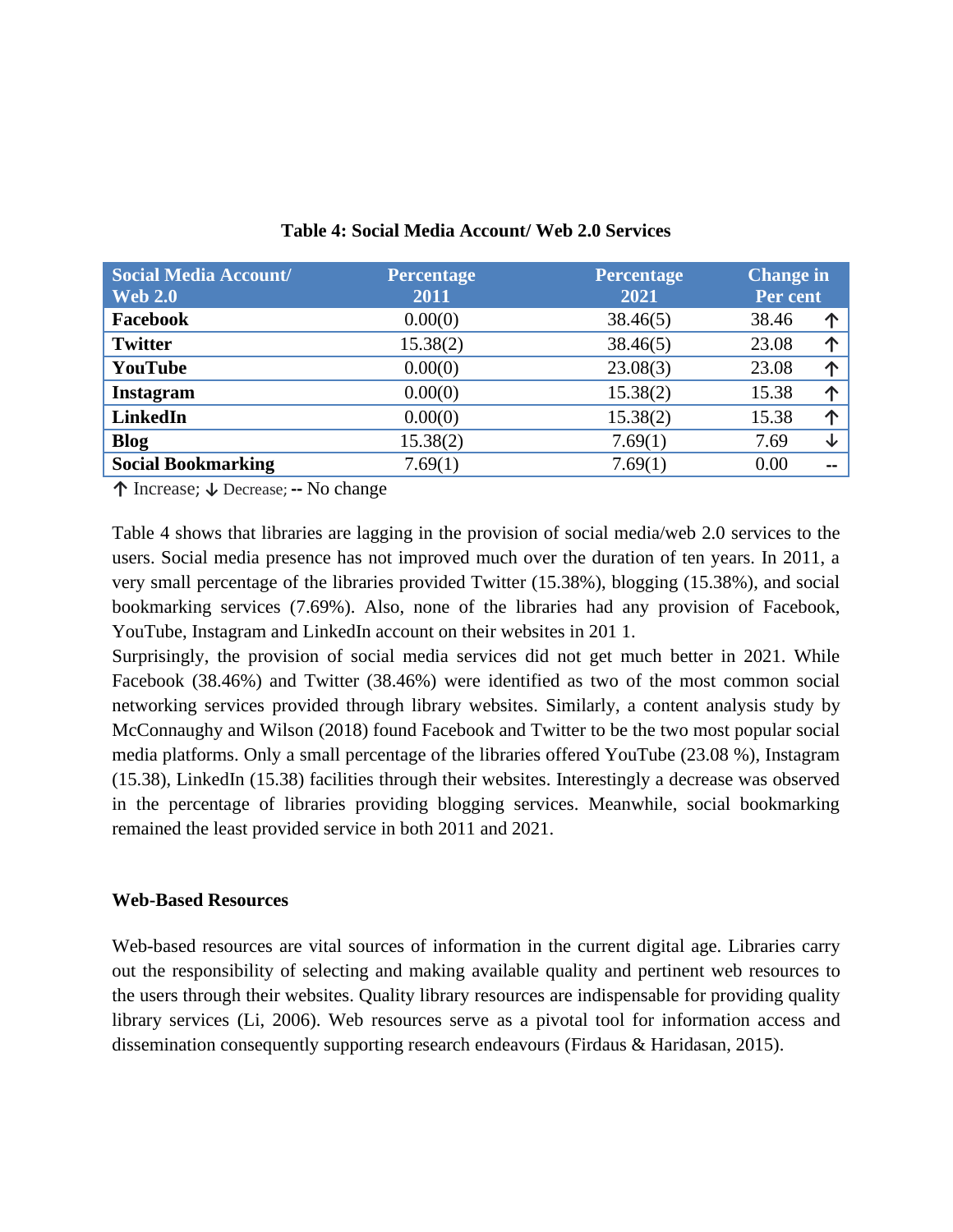| <b>Web-Based Resources</b>           | Percentage<br>2011 | <b>Percentage</b><br>2021 | <b>Change in</b><br>Per cent |   |
|--------------------------------------|--------------------|---------------------------|------------------------------|---|
| <b>Links to E-Journals</b>           | 92.31(12)          | 100(13)                   | 7.69                         | 个 |
| <b>Links to E-Books</b>              | 76.92(10)          | 100(13)                   | 23.08                        | 个 |
| <b>Links to Online Database</b>      | 92.31(12)          | 100(13)                   | 7.69                         | 个 |
| <b>Links to ETD</b>                  | 53.85(7)           | 100(13)                   | 46.15                        |   |
| <b>E</b> -Reports                    | 15.38(2)           | 61.54(8)                  | 46.16                        | 个 |
| <b>Links to E-Newspapers</b>         | 15.38(2)           | 38.46(5)                  | 23.08                        | 个 |
| <b>Links to E-reference sources</b>  | 15.38(2)           | 7.69(1)                   | 7.69                         | ↓ |
| <b>Links to Multimedia resources</b> | 23.08(3)           | 76.92(10)                 | 53.84                        | 个 |
| <b>Other E-sources</b>               | 7.69(1)            | 38.46(5)                  | 30.77                        |   |

# **Table 5: Web-Based Resources**

**↑** Increase; **↓** Decrease; **--** No change

The majority of the IIT library websites provided access to web-based resources such as electronic journals (92.31%), online databases (92.31%) and e-books (76.92%) in 2011. However, the number increased to a hundred per cent in 2021. A major change was observed in the provision of links to multimedia resources between 2011 and 2021, where an increase of 53.84 per cent was observed. In 2011, 23.08 per cent of the IIT libraries provided links to multimedia resources whereas, in 2021, 76.92 per cent of libraries started providing links to multimedia resources. Provision of Electronic Thesis and Dissertation (ETD) and e-reports also increased significantly by about 46 per cent. In 2021 hundred per cent of the libraries started providing Electronic Thesis and Dissertation (ETD) whereas, e-reports were provided by 61.54 per cent of the libraries. A decrease in the number of libraries providing links to e-reference sources was observed during 2011-2021. In 2011, 15.38 % of the libraries provided links to ereference sources; however, the figure decreased to 7.69% in 2021. 38.46 per cent of the IIT libraries provided links to e-newspapers in 2021 in contrast only 15.38 per cent of libraries offered the same in 2011. In 2021, 38.46 per cent of IIT library websites provided access to electronic resources such as e-newsletters and old question papers, whereas in 2011 a meagre percentage of libraries (7.69%) had such e-resources on their websites.

# **Conclusion**

A significant increase was observed in the percentage of various web-based library services since 2011. The provision of Information Repository (IR) on the library recorded the highest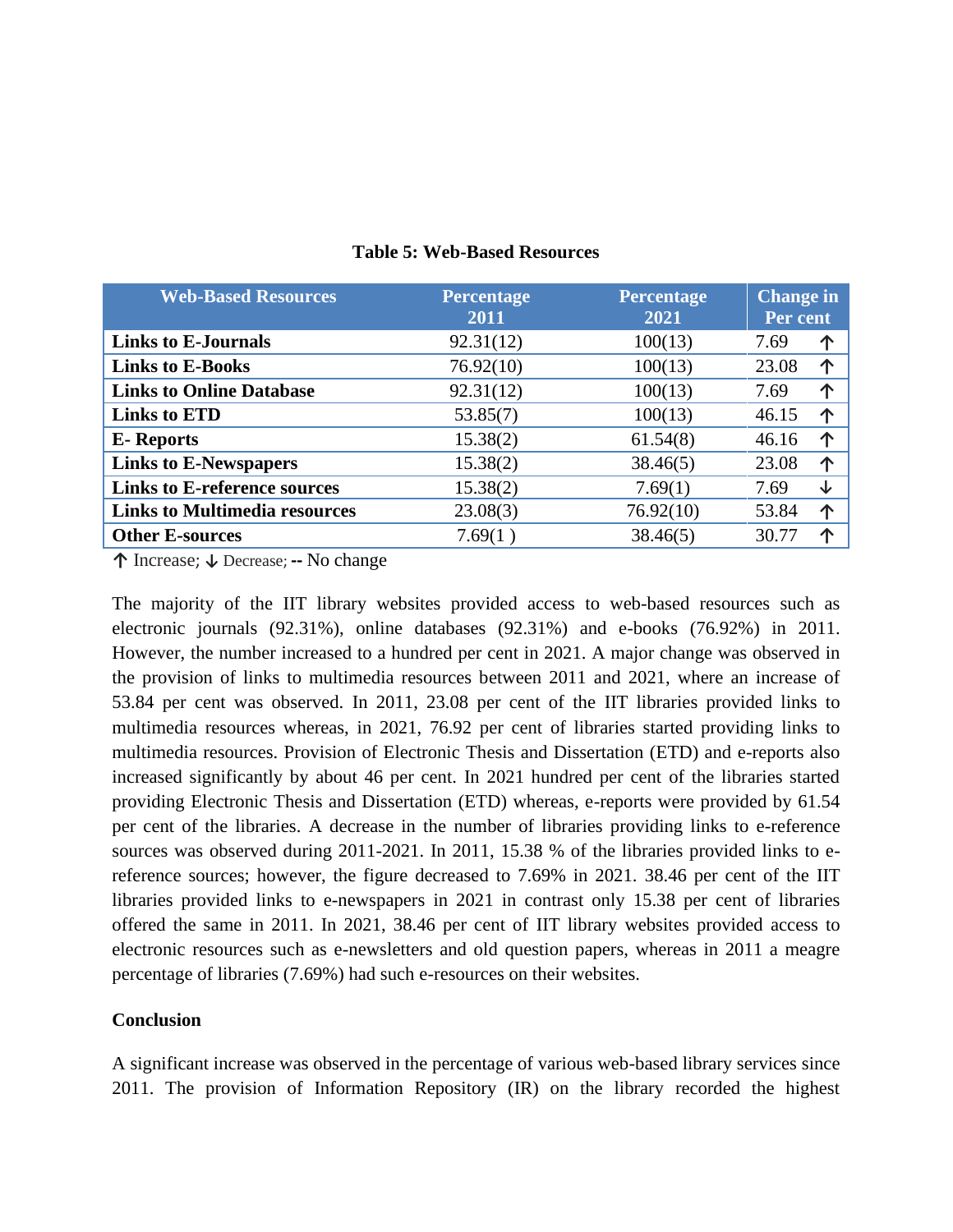percentage increase followed by online renewal/reservation service for books and new arrivals service. However, the only service which remains unchanged is the virtual library tour where no increase was observed regardless of a period of ten years. Reference services have always been an important service provided by the libraries, though with time its form has changed as libraries are now providing various virtual reference services. Provision of reference service through the web forms increased considerably over the years however, Email and Call/ Phone remain two of the most popular means for offering virtual reference services (VRS) by the IIT libraries. Though it is heartening to see that the use of web forms increased over time, still only less than fifty per cent of the libraries are offering web form facility through their websites in the year 2021. It is advisable that more libraries engage in providing this service and consequently eliminating paper wastage by the use of printed forms. A major difference was observed in the provision of research support through the IIT library websites. Where hundred per cent of the libraries started providing Remote Login service in 2021, in contrast to 2011 where none of the libraries provided Remote Login. Similarly, research support in form of plagiarism check and grammar check was provided by a majority of the libraries in 2021 on the contrary none of the libraries provided these services in 2011. The provision of social media/web 2.0 services did not improve much even after a decade. The study observed that not a large number of libraries are engaged in offering these services through library websites. However, Twitter was found to be the most popular social media service in 2011 whereas, in 2021, Facebook was the most popular social media service followed by Twitter. The majority of the IIT libraries started providing access to a range of web-based resources in 2021 in comparison to 2011 however, the provision of links to E-reference sources decreased slightly. Overall a general improvement in the provision of various web-based resources and web-based library services through the IIT library websites was observed since 2011. It is thus suggested that the provision of more user oriented web-based library services and pertinent web-based resources by libraries will motivate users to actively make use of these web-based resources and services which is conducive to sustainable development as studies have emphasised on the importance of a digital or web based environment for ecological sustainability (Haridasan & Firdaus, 2021; Chowdhury, 2010).

# **Acknowledgement**

This work was supported by ICSSR (Ministry of Human Resource Development) under the ICSSR IMPRESS Project (Grant No: IMPRESS/P1052/2018-19/ICSSR).

# **References**

Aharony, N. (2012). An analysis of American academic libraries' websites: 2000-2010. *Electronic Library*, *30*(6), 764–776. https://doi.org/10.1108/02640471211282091

Al-Qallaf, C. L., & Ridha, A. (2019). A Comprehensive Analysis of Academic Library Websites: Design, Navigation, Content, Services, and Web 2.0 Tools. *International Information &*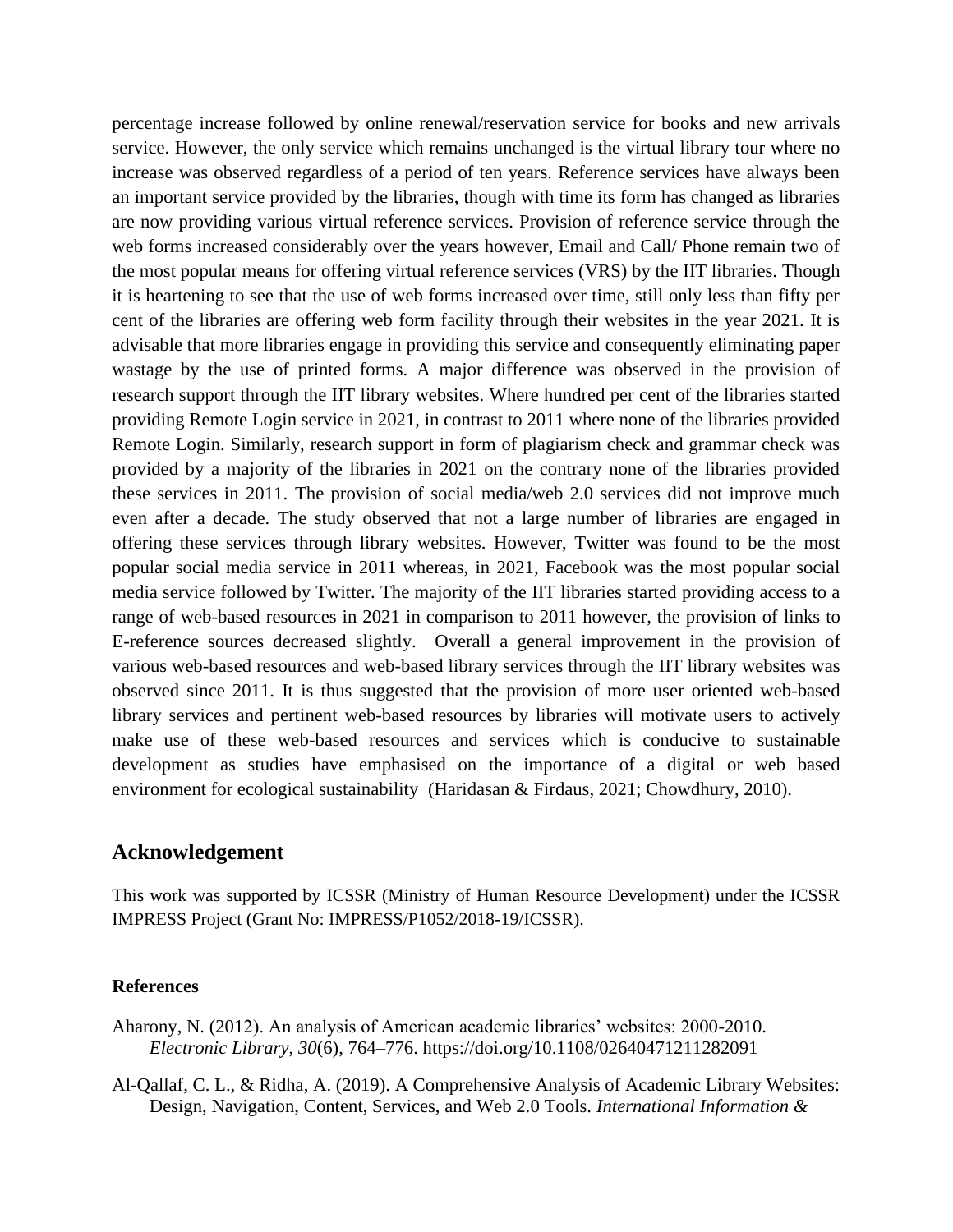*Library Review*, *51*(2), 93–106. https://doi.org/10.1080/10572317.2018.1467166

- AlNoamany, Y., AlSum, A., Weigle, M. C., & Nelson, M. L. (2014). Who and what links to the Internet Archive. *International Journal on Digital Libraries*, *14*(3–4), 101–115. https://doi.org/10.1007/s00799-014-0111-5
- Amey, L., Plummer, R., & Pickering, G. (2020). Website communications for campus sustainability : an analysis of Canadian universities. *International Journal of Sustainability in Higher Education*, *21*(3), 531–556. https://doi.org/10.1108/IJSHE-04-2019-0137
- Balaji, B. P., M.S., V., B.G., S., & J.S., M. R. (2019). Web 2.0 use in academic libraries of top ranked Asian universities. *The Electronic Library*, *37*(3), 528–549. https://doi.org/10.1108/EL-12-2018-0248
- Choi, N., & Joo, S. (2018). Understanding public libraries' challenges, motivators, and perceptions toward the use of social media for marketing. *Library Hi Tech*, *39*(2), 352–367. https://doi.org/10.1108/LHT-11-2017-0237
- Chowdhury, G.G. (2010). Carbon footprint of the knowledge sector: What's the future? *Journal of Documentation*, *66*(6), 934–946. https://doi.org/10.1108/00220411011087878
- Chowdhury, G. G. (2014). *Sustainability of Scholarly Information*. Facet Publishing.
- Comeaux, D. J. (2017). Web Design Trends in Academic Libraries—A Longitudinal Study. *Journal of Web Librarianship*, *11*(1), 1–15. https://doi.org/10.1080/19322909.2016.1230031
- Dade, A., & Hassenzahl, D. M. (2003). Communicating sustainability: A content analysis of website communications in the United. *International Journal of Sustainability in Higher Education*, *14*(3), 254–263. https://doi.org/10.1108/IJSHE-08-2011-0053
- Devi, K. K., & Verma, M. K. (2018). Web content and design trends of Indian Institute of Technology (IITs) libraries' website: An evaluation. *COLLNET Journal of Scientometrics and Information Management*, *12*(2), 165–181. https://doi.org/10.1080/09737766.2018.1433100
- Ferrer-Balas, D., Adachi, J., Banas, S., Davidson, C. I., Hoshikoshi, A., Mishra, A., Motodoa, Y., Onga, M., & Ostwald, M. (2008). An international comparative analysis of sustainability transformation across seven universities. *International Journal of Sustainability in Higher Education*, *9*(3), 295–316. https://doi.org/10.1108/14676370810885907
- Firdaus, S., & Haridasan, S. (2015). Awareness and Use of Web Resources among the Post Graduate Engineering Students of ZHCET, Aligarh Muslim University (A.M.U), Aligarh. In *International Research: Journal of Library & Information Science |* (Vol. 5, Issue 2). http://irjlis.com/wp-content/uploads/2015/08/2-IR-280-52.pdf
- Franz-Balsen, A., & Heinrichs, H. (2007). Managing sustainability communication on campus: Experiences from Lüneburg. *International Journal of Sustainability in Higher Education*,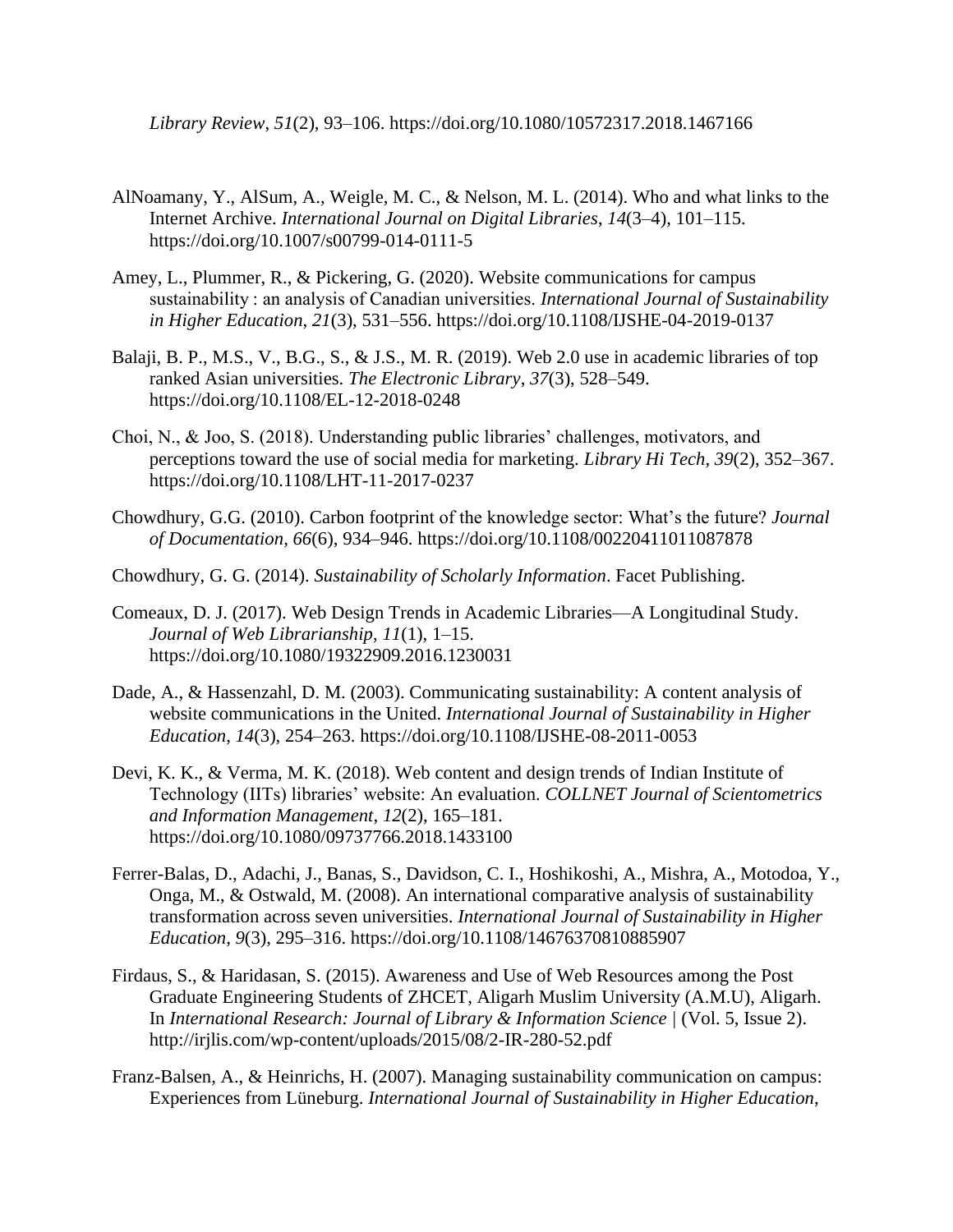*8*(4), 431–445. https://doi.org/10.1108/14676370710823591

- Haneefa, K. M., & Jiji, P. T. (2019). Contents and interactivity of national library websites. *DESIDOC Journal of Library and Information Technology*, *39*(3), 131–138. https://doi.org/10.14429/djlit.39.3.14036
- Haridasan, S., & Firdaus, S. (2021). Application of Web-Based Sources and Services for Sustainable Development in University Libraries. *Library Philosophy and Practice*, *2021*(February), 1–17. https://digitalcommons.unl.edu/cgi/viewcontent.cgi?article=9090&context=libphilprac
- Harrison, A., Burress, R., Velasquez, S., & Schreiner, L. (2017). Social Media Use in Academic Libraries: A Phenomenological Study. *Journal of Academic Librarianship*, *43*(3), 248–256. https://doi.org/10.1016/j.acalib.2017.02.014
- Karatzoglou, B. (2013). An in-depth literature review of the evolving roles and contributions of universities to Education for Sustainable Development. *Journal of Cleaner Production*, *49*, 44–53. https://doi.org/10.1016/j.jclepro.2012.07.043
- Li, L. (2006). Leveraging quality web‐based library user services in the digital age. *Library Management*, *27*(6/7), 390–400. https://doi.org/10.1108/01435120610702387
- Mawhinney, T. (2020). User preferences related to virtual reference services in an academic library. *The Journal of Academic Librarianship*, *46*(1), 102094. https://doi.org/10.1016/j.acalib.2019.102094
- McConnaughy, R. P., & Wilson, S. P. (2018). Content and Design Features of Academic Health Sciences Libraries' Home Pages. *Medical Reference Services Quarterly*, *37*(2), 153–167. https://doi.org/10.1080/02763869.2018.1439219
- Moore, J. (2005). Seven recommendations for creating sustainability education at the university level: A guide for change agents. *International Journal of Sustainability in Higher Education*, *6*(4), 326–339. https://doi.org/10.1108/14676370510623829
- ODonnell, P., & Anderson, L. (2021). The University Library: Places for Possibility. *New Review of Academic Librarianship*, *0*(0), 1–24. https://doi.org/10.1080/13614533.2021.1906718
- Ott, H., Wang, R., Bortree, D., Ott, H., Wang, R., & Bortree, D. (2016). Communicating Sustainability Online : An Examination of Corporate , Nonprofit , and University Websites. *Mass Communication and Society*, *19*(5), 671–687. https://doi.org/10.1080/15205436.2016.1204554
- Rafiq, S., Ashiq, M., Rehman, S. U., & Yousaf, F. (2021). A Content Analysis of the Websites of the World ' s Top 50 Universities in A Content Analysis of the Websites of the World ' s Top 50 Universities in Medicine Sadaf Rafiq , Murtaza Ashiq , Shafiq Ur Rehman & Furkan Yousaf. *Science & Technology Libraries*, *00*(00), 1–22. https://doi.org/10.1080/0194262X.2021.1889446